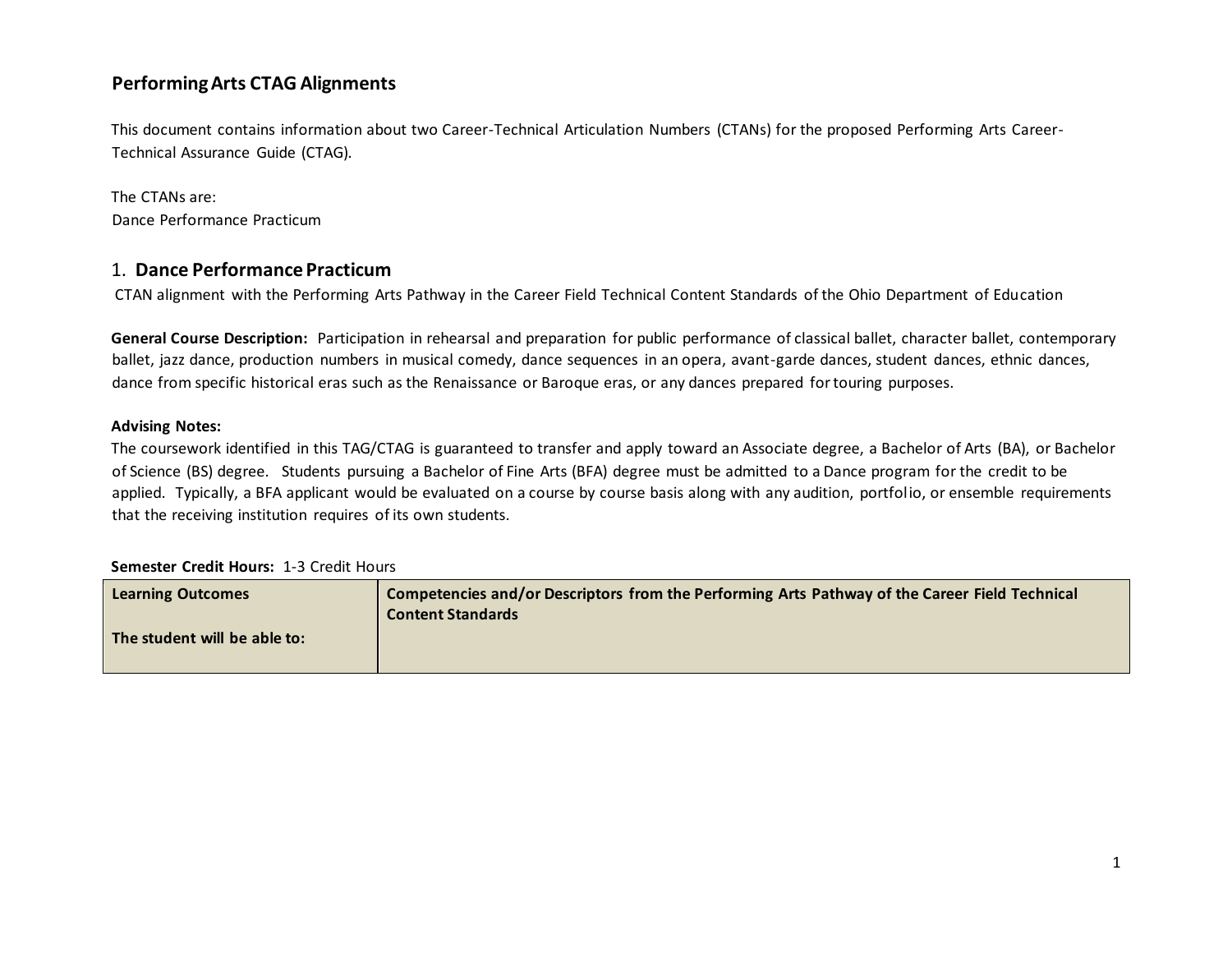| 1. Identify and demonstrate     | 1.1.1. Identify the knowledge, skills and abilities necessary to succeed in careers.                       |
|---------------------------------|------------------------------------------------------------------------------------------------------------|
| movement elements and skills in | Explain the importance of work ethic, accountability and responsibility and demonstrate associated         |
| performing dance and            | behaviors in fulfilling personal, community and workplace roles.                                           |
| appropriate lifestyle           | 1.1.7. Apply problem-solving and critical-thinking skills to work-related issues when making decisions and |
|                                 | formulating solutions.                                                                                     |
| consideration to promote a      | 1.1.8. Identify the correlation between emotions, behavior and appearance and manage those to              |
| professional level of           | establish and maintain professionalism.                                                                    |
| performance.                    | 1.1.9. Give and receive constructive feedback to improve work habits.                                      |
|                                 | 1.1.10. Adapt personal coping skills to adjust to taxing workplace demands.                                |
|                                 | 1.1.11. Recognize different cultural beliefs and practices in the workplace and demonstrate respect for    |
|                                 | them.                                                                                                      |
|                                 | 1.1.12. Identify healthy lifestyles that reduce the risk of chronic disease, unsafe habits and abusive     |
|                                 | behavior.                                                                                                  |
|                                 | 1.2.2. Deliver formal and informal presentations.                                                          |
|                                 | 1.2.3. Identify and use verbal, nonverbal and active listening skills to communicate effectively.          |
|                                 | 1.2.5. Communicate information (e.g., directions, ideas, vision, workplace expectations) for an intended   |
|                                 | audience and purpose.                                                                                      |
|                                 | 1.2.6. Use proper grammar and expression in all aspects of communication.                                  |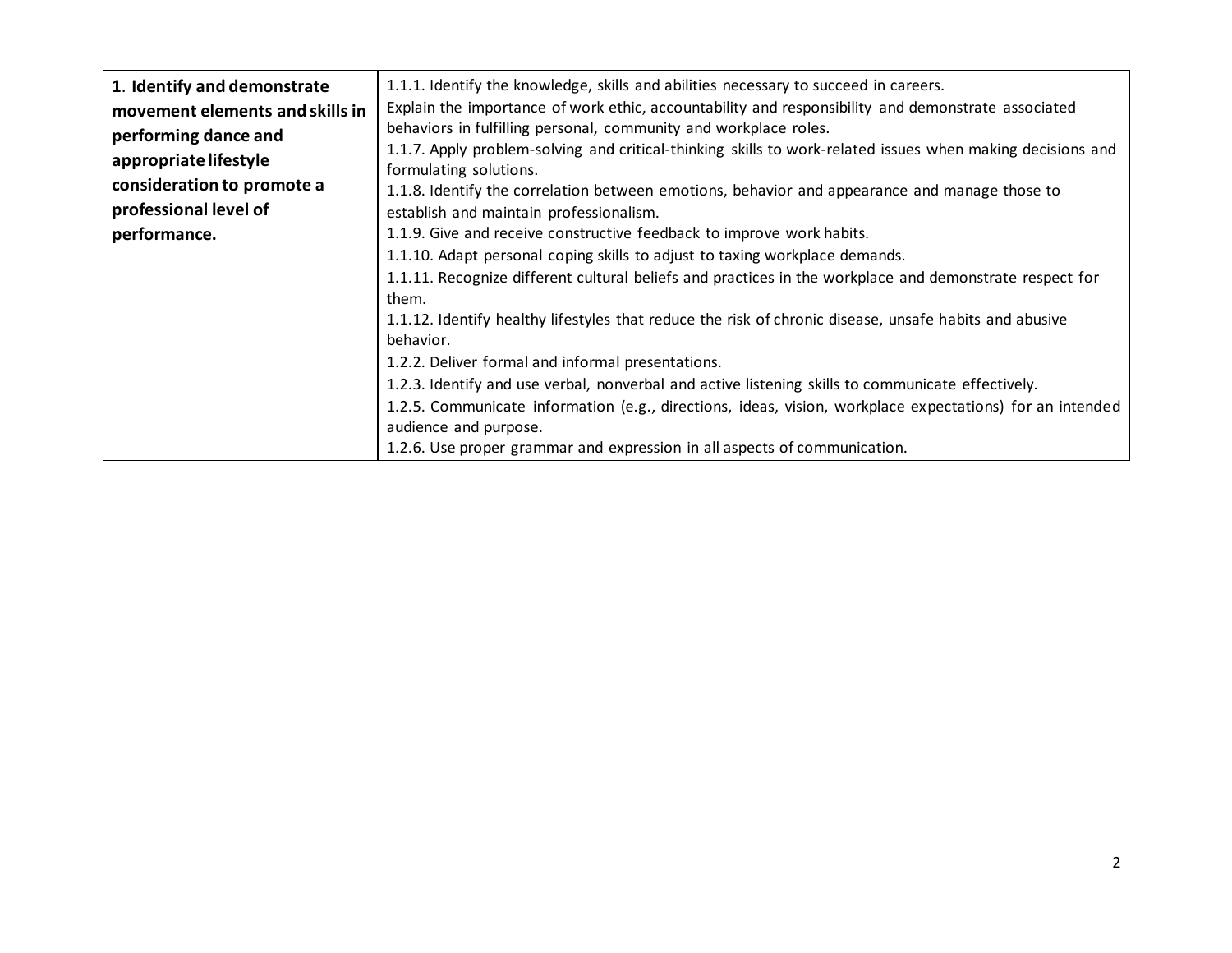| 1.2.7. Use problem-solving and consensus-building techniques to draw conclusions & determine next<br>steps. |
|-------------------------------------------------------------------------------------------------------------|
| 1.2.8. Identify the strengths, weaknesses and characteristics of leadership styles that influence internal  |
| and external workplace relationships.                                                                       |
| 1.2.10. Use interpersonal skills to provide group leadership, promote collaboration and work in a team      |
| (e.g., writer, reporter, designer, director, actor, conductor, technical crew).                             |
| 1.2.14. Use motivational strategies to accomplish goals.                                                    |
| 1.3.2. Follow protocols and practices necessary to maintain a clean, safe and healthy work environment.     |
| 1.3.3. Use ethical character traits consistent with workplace standards (e.g., honesty, personal integrity, |
| compassion, justice).                                                                                       |
| 1.3.5. Access and implement safety compliance measures (e.g., quality assurance information, safety         |
| data sheets [SDSs], product safety data sheets [PSDSs], United States Environmental Protection Agency       |
| [EPA], United States Occupational Safety and Health Administration [OSHA]) that contribute to the           |
| continuous improvement of the organization.                                                                 |
| 1.3.8. Verify compliance with computer and intellectual property laws and regulations.                      |
| 1.4.7. Use personal information management and productivity applications to optimize assigned tasks         |
| (e.g., lists, calendars, address books).                                                                    |
| 1.6.9. Explain how the performance of an employee, a department and an organization is assessed.            |
| 1.8.4. Identify alternative actions to take when goals are not met (e.g., changing goals, changing          |
| strategies, efficiencies).                                                                                  |
| 1.8.8. Identify routine activities for maintaining business facilities and equipment.                       |
| 7.1.2. Evaluate the importance of the audience and its relationship to the performance.                     |
| 7.1.4. Explain the level of skill and training to reach a professional production level of a performance.   |
|                                                                                                             |
| 7.1.5. Describe and critique the elements of a performance from an audience member's perspective.           |
| 7.1.6. Determine the relationship among costume, scenic, lighting and sound designers.                      |
| 7.2.1. Compare and contrast the various styles in performing and media arts.                                |
| 7.2.2. Identify and compare the lives, works and influence of performing artists or journalists in various  |
| cultures, traditions and historical periods.                                                                |
| 7.2.3. Compare and contrast characteristics (e.g., technique, form, content) of genres from a particular    |
| time period, area of influence (e.g., social, political, technological) or field of journalism.             |
| 7.2.4. Explain the influence of social context, historical periods and culture in the development of a      |
| performance.                                                                                                |
| 7.3.1. Use exercises that build strength, stamina, flexibility, agility and coordination in locomotor and   |
| non-locomotor movements.                                                                                    |
|                                                                                                             |
|                                                                                                             |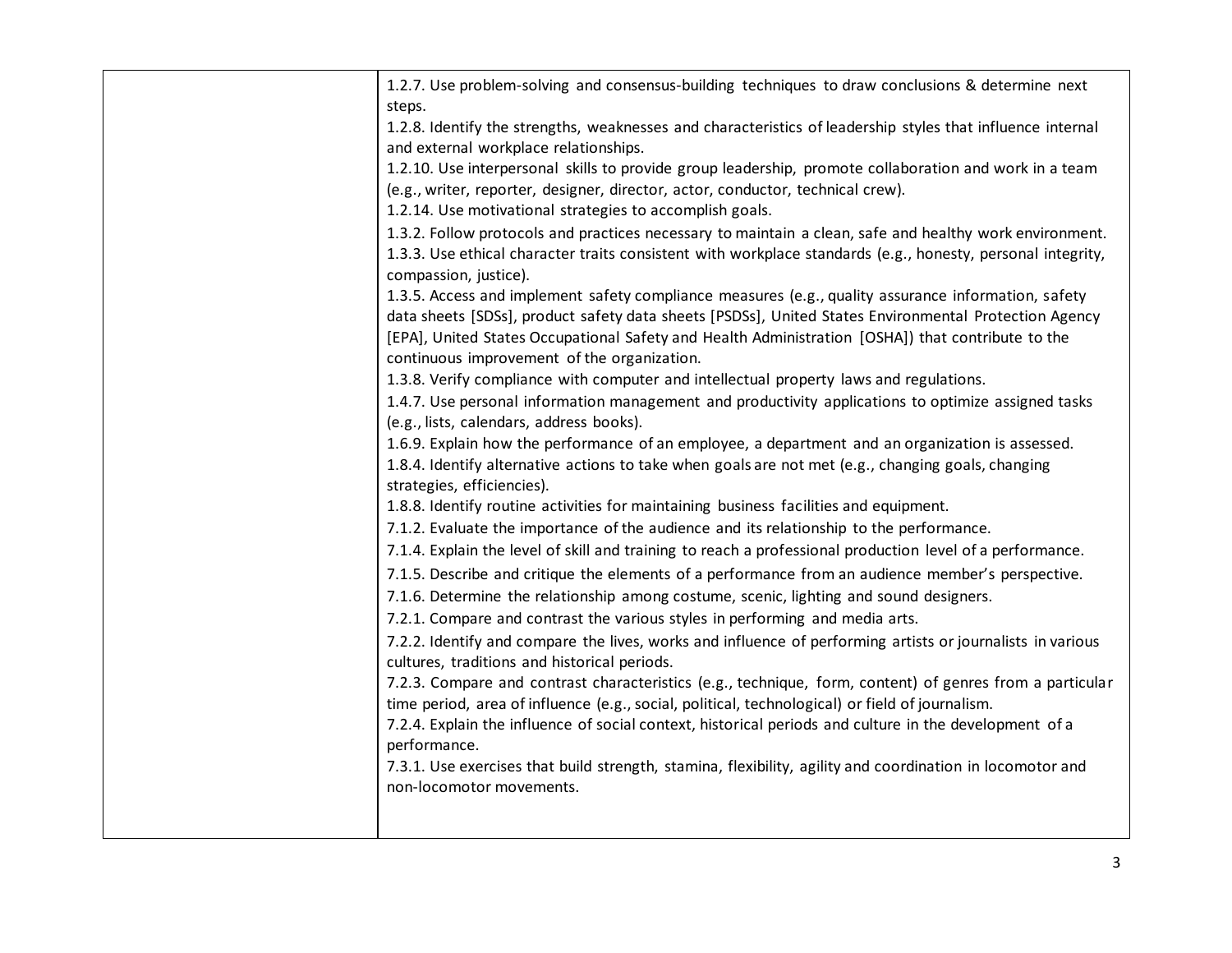| 7.3.2. Apply appropriate alignment, isolation, strength, flexibility, agility and coordination in locomotor                                 |
|---------------------------------------------------------------------------------------------------------------------------------------------|
| and non-locomotor movements.                                                                                                                |
| 7.3.3. Perform various examples of dance steps and movements within a dance genre.                                                          |
| 7.3.4. Exhibit stage presence, confidence and focus.                                                                                        |
| 7.3.5. Exhibit aesthetic awareness, creation of line, rhythm, musicality, expression and movement                                           |
| dynamics.                                                                                                                                   |
| 7.3.6. Perform an extended movement sequence or dance sequence from memory                                                                  |
| 7.4.1. Work within conventional and nonconventional spaces.                                                                                 |
| 7.4.2. Use space and dynamics in solo and ensemble performances.                                                                            |
| 7.4.3. Respond to meter, rhythmic pattern and phrasing in a performance.                                                                    |
| 7.4.4. Apply various patterns in performance movements.                                                                                     |
| 7.4.5. Alter a theatrical, choreographic or interdisciplinary performance.                                                                  |
| 7.5.1. Apply contrast and transition using choreographic principles.                                                                        |
| 7.5.2. Apply processes of improvisation, reordering and chance.                                                                             |
| 7.5.3. Compare and contrast the differences between abstract and narrative movements.                                                       |
| 7.5.4. Choreograph dances from multiple genres.                                                                                             |
| 7.5.5. Create a movement sequence that incorporates dance techniques and choreographic forms and                                            |
| principles.                                                                                                                                 |
| 7.5.6. Create unified ensemble movement.                                                                                                    |
| 7.5.7. Critique a choreographed complementary and contrasting form for an ensemble.                                                         |
| 7.5.8. Execute the use of balance, counter-balance and the support of weight through partnering                                             |
| techniques.                                                                                                                                 |
| 7.5.9. Adapt movement to the choreographer's intent.                                                                                        |
| 7.11.1. Identify the stages in the production process.                                                                                      |
| 7.11.2. Describe the function and responsibilities of individuals involved in creating, planning, scheduling<br>and producing a production. |
| 7.13.10. Describe the relationship among costume, scenic, lighting and sound designers.                                                     |
| 7.14.1. Apply the warm-up process and other techniques that prevent strain on various parts of the body<br>and voice.                       |
| 7.14.2. Recognize physical stress as a potential risk factor to the body's various movements.                                               |
|                                                                                                                                             |
| 7.14.3. Develop techniques to enhance a performance based on the knowledge of anatomy and<br>physiology.                                    |
|                                                                                                                                             |
|                                                                                                                                             |
|                                                                                                                                             |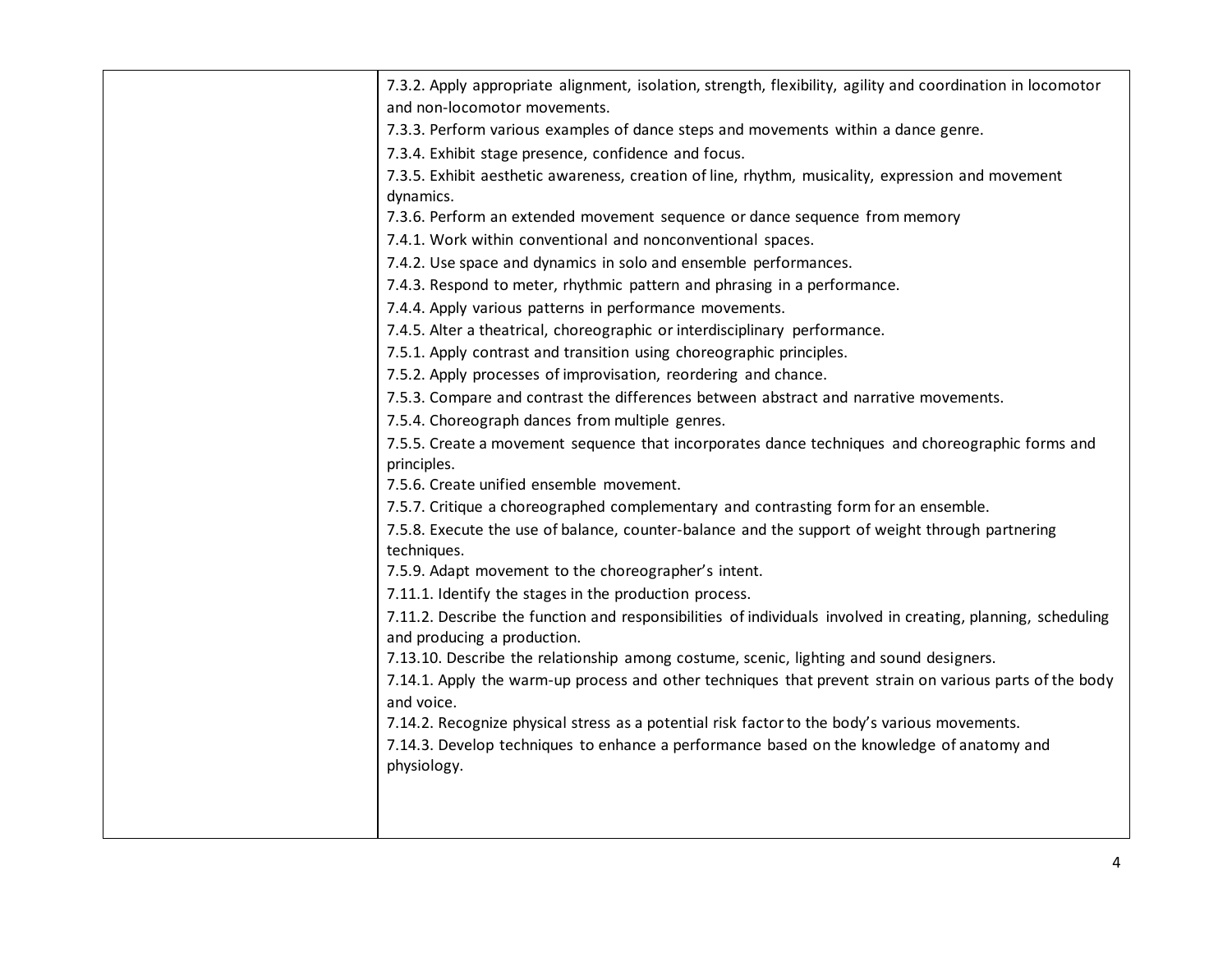| 7.14.4. Develop a nutrition plan and lifestyle choices that support optimal performance and reduce stress<br>and injury. |
|--------------------------------------------------------------------------------------------------------------------------|
| 7.14.5. Anticipate the physical requirements of a performance.                                                           |
| 7.14.6. Overcome psychological stresses to minimize their impacts on a performance.                                      |
| 7.14.7. Manage and relieve anxieties.                                                                                    |
| 7.15.1. Plan for different types of auditions and adapt to in-person, audio and video format<br>requirements.            |
| 7.15.2. Select the audition material that meets the expectations of the company or individual holding the<br>audition.   |
| 7.15.3. Prepare physically and mentally for rehearsal and audition demands.                                              |
| 7.15.4. Critique the strengths and weaknesses of a performance during rehearsal.                                         |
|                                                                                                                          |
|                                                                                                                          |
|                                                                                                                          |
|                                                                                                                          |
|                                                                                                                          |
|                                                                                                                          |
|                                                                                                                          |
|                                                                                                                          |
|                                                                                                                          |
|                                                                                                                          |
|                                                                                                                          |
|                                                                                                                          |
|                                                                                                                          |
|                                                                                                                          |
|                                                                                                                          |
|                                                                                                                          |
|                                                                                                                          |
|                                                                                                                          |
|                                                                                                                          |
|                                                                                                                          |
|                                                                                                                          |
|                                                                                                                          |
|                                                                                                                          |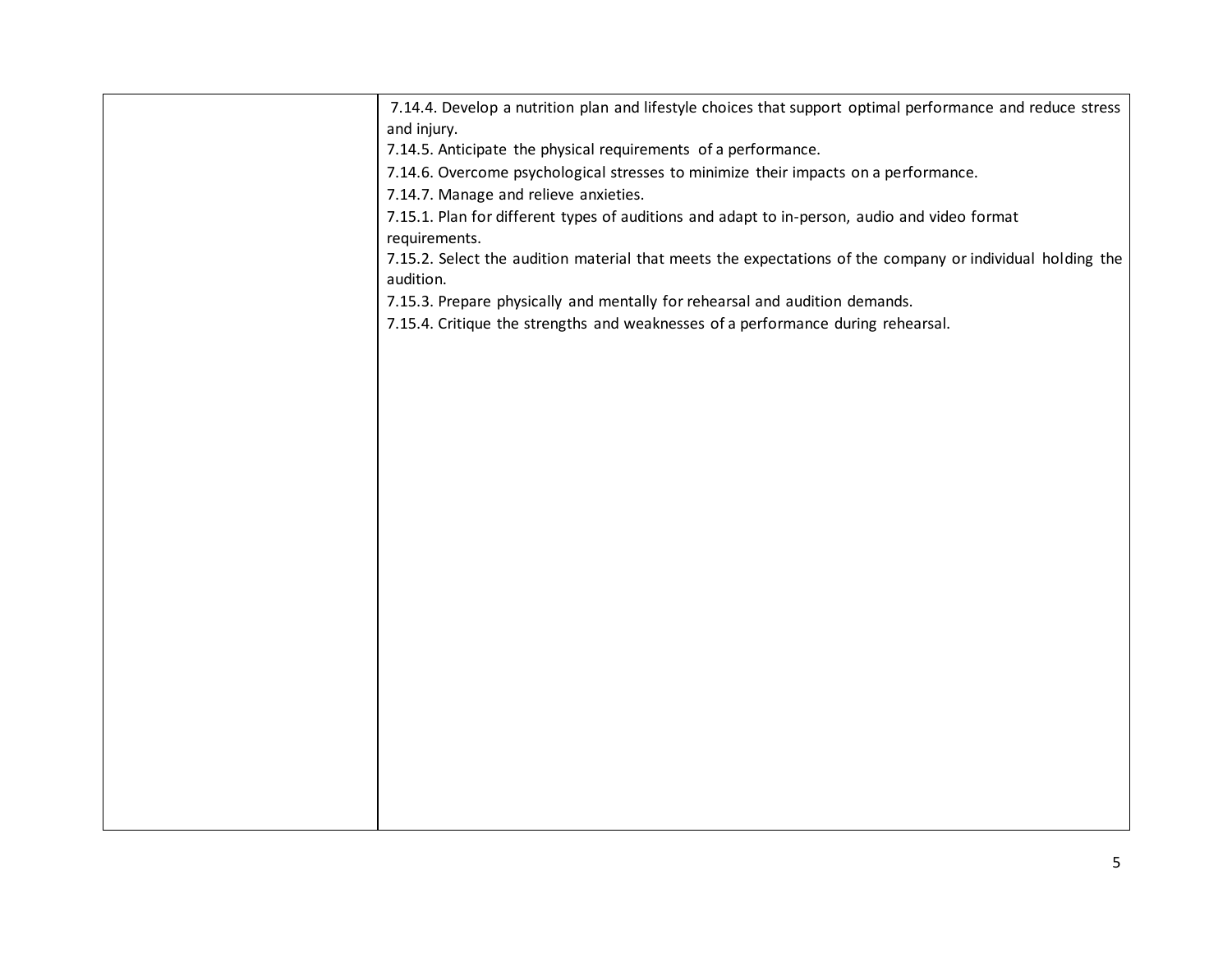| 2. Develop a professional attitude<br>and work ethic in the creative<br>environment and the ability to<br>collaborate with choreographers<br>and performers and make<br>connections between dance and | 1.1.1 Identify the knowledge, skills and abilities necessary to succeed in careers.<br>1.1.2. Identify the scope of career opportunities and the requirements for education, training,<br>certification, licensure and experience (e.g., interdependence of technical and artistic elements).<br>1.1.6. Explain the importance of work ethic, accountability and responsibility and demonstrate associated<br>behaviors in fulfilling personal, community and workplace roles.<br>1.1.7. Apply problem-solving and critical-thinking skills to work-related issues when making decisions and<br>formulating solutions.                                                                                                                                                                                                                                                                                                                                                                               |
|-------------------------------------------------------------------------------------------------------------------------------------------------------------------------------------------------------|------------------------------------------------------------------------------------------------------------------------------------------------------------------------------------------------------------------------------------------------------------------------------------------------------------------------------------------------------------------------------------------------------------------------------------------------------------------------------------------------------------------------------------------------------------------------------------------------------------------------------------------------------------------------------------------------------------------------------------------------------------------------------------------------------------------------------------------------------------------------------------------------------------------------------------------------------------------------------------------------------|
| other disciplines.                                                                                                                                                                                    | 1.1.8. Identify the correlation between emotions, behavior and appearance and manage those to<br>establish and maintain professionalism.<br>1.1.9. Give and receive constructive feedback to improve work habits.<br>1.1.10. Adapt personal coping skills to adjust to taxing workplace demands.<br>1.1.11. Recognize different cultural beliefs and practices in the workplace and demonstrate respect for<br>them.<br>1.1.12. Identify healthy lifestyles that reduce the risk of chronic disease, unsafe habits and abusive<br>behavior.<br>1.2.2. Deliver formal and informal presentations.<br>1.2.3. Identify and use verbal, nonverbal and active listening skills to communicate effectively.<br>1.2.4. Use negotiation and conflict-resolution skills to reach solutions.<br>1.2.5. Communicate information (e.g., directions, ideas, vision, workplace expectations) for an intended<br>audience and purpose.<br>1.2.6. Use proper grammar and expression in all aspects of communication. |
|                                                                                                                                                                                                       | 1.2.7. Use problem-solving and consensus-building techniques to draw conclusions and determine next<br>steps.<br>1.2.8. Identify the strengths, weaknesses and characteristics of leadership styles that influence internal<br>and external workplace relationships.<br>1.2.10. Use interpersonal skills to provide group leadership, promote collaboration and work in a team<br>(e.g., writer, reporter, designer, director, actor, conductor, technical crew).<br>1.2.14. Use motivational strategies to accomplish goals.<br>1.3.2. Follow protocols and practices necessary to maintain a clean, safe and healthy work environment.                                                                                                                                                                                                                                                                                                                                                             |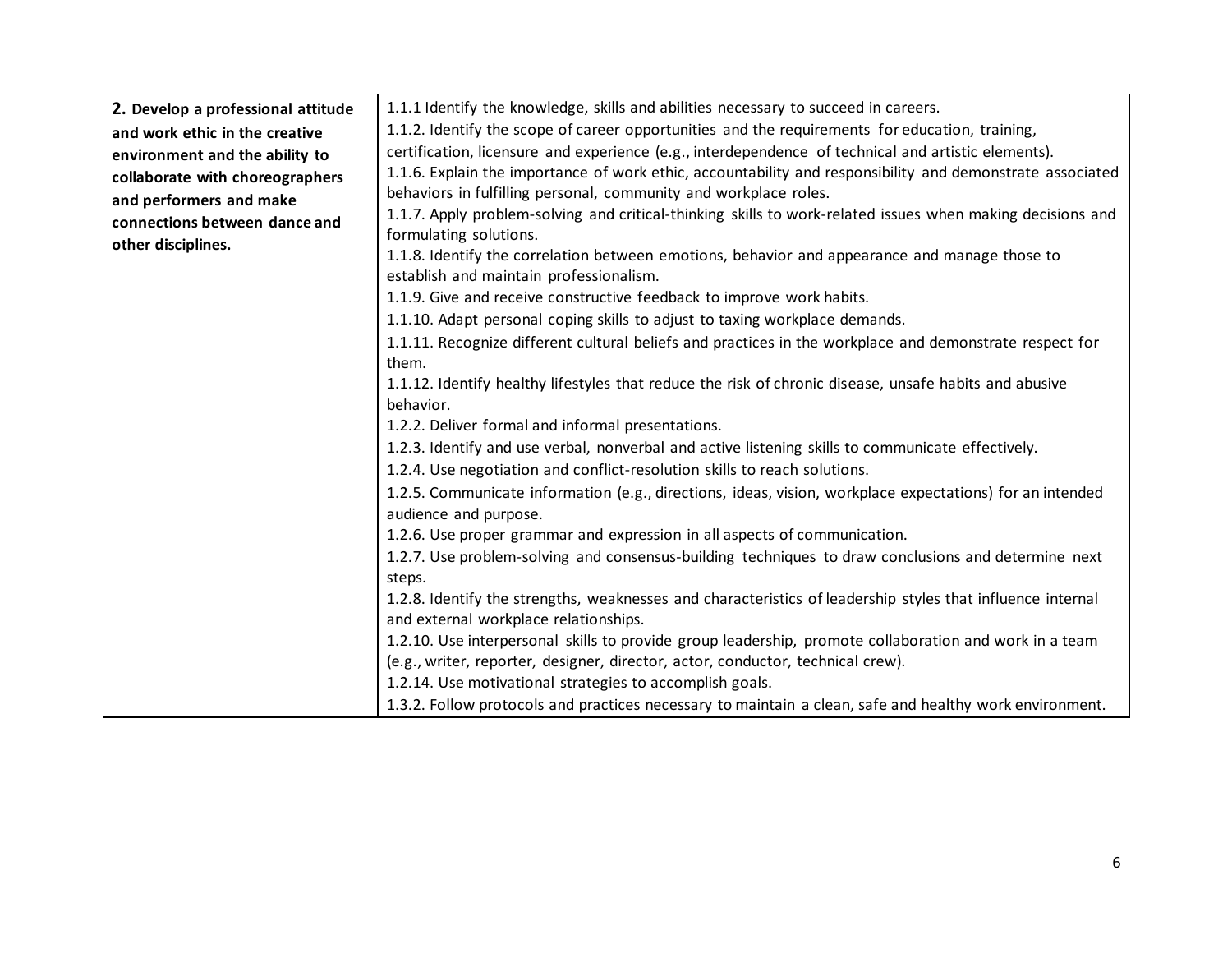| 1.3.3. Use ethical character traits consistent with workplace standards (e.g., honesty, personal integrity,<br>compassion, justice). |
|--------------------------------------------------------------------------------------------------------------------------------------|
| 1.4.3. Verify compliance with security rules, regulations and codes (e.g., property, privacy, access,                                |
| accuracy issues, client and patient record confidentiality) pertaining to technology specific to the industry                        |
| pathway.                                                                                                                             |
| 1.4.7. Use personal information management and productivity applications to optimize assigned tasks                                  |
| (e.g., lists, calendars, address books).                                                                                             |
| 1.5.3. Use cultural intelligence to interact with individuals from diverse cultural settings.                                        |
| 1.5.6. Analyze work tasks for understanding and interpretation from a different cultural perspective (e.g.,                          |
| European historical performances, modern American theatre, cinema).                                                                  |
| 1.5.7. Use intercultural communication skills (e.g., code switching) to exchange ideas and create meaning.                           |
| 7.1.2. Evaluate the importance of the audience and its relationship to the performance.                                              |
| 7.1.4. Explain the level of skill and training to reach a professional production level of a performance.                            |
| 7.1.5. Describe and critique the elements of a performance from an audience member's perspective.                                    |
| 7.1.6. Determine the relationship among costume, scenic, lighting and sound designers.                                               |
| 7.2.1. Compare and contrast the various styles in performing and media arts.                                                         |
| 7.2.2. Identify and compare the lives, works and influence of performing artists or journalists in various                           |
| cultures, traditions and historical periods.                                                                                         |
| 7.2.3. Compare and contrast characteristics (e.g., technique, form, content) of genres from a particular                             |
| time period, area of influence (e.g., social, political, technological) or field of journalism.                                      |
| 7.2.4. Explain the influence of social context, historical periods and culture in the development of a                               |
| performance.                                                                                                                         |
| 7.5.1. Apply contrast and transition using choreographic principles.                                                                 |
| 7.5.2. Apply processes of improvisation, reordering and chance.                                                                      |
| 7.5.3. Compare and contrast the differences between abstract and narrative movements.                                                |
| 7.5.4. Choreograph dances from multiple genres.                                                                                      |
| 7.5.5. Create a movement sequence that incorporates dance techniques and choreographic forms and                                     |
| principles.                                                                                                                          |
| 7.5.6. Create unified ensemble movement.                                                                                             |
| 7.5.7. Critique a choreographed complementary and contrasting form for an ensemble.                                                  |
| 7.5.8. Execute the use of balance, counter-balance and the support of weight through partnering                                      |
| techniques.                                                                                                                          |
| 7.5.9. Adapt movement to the choreographer's intent                                                                                  |
| 7.11.1. Identify the stages in the production process.                                                                               |
| 7.13.10. Describe the relationship among costume, scenic, lighting and sound designers.                                              |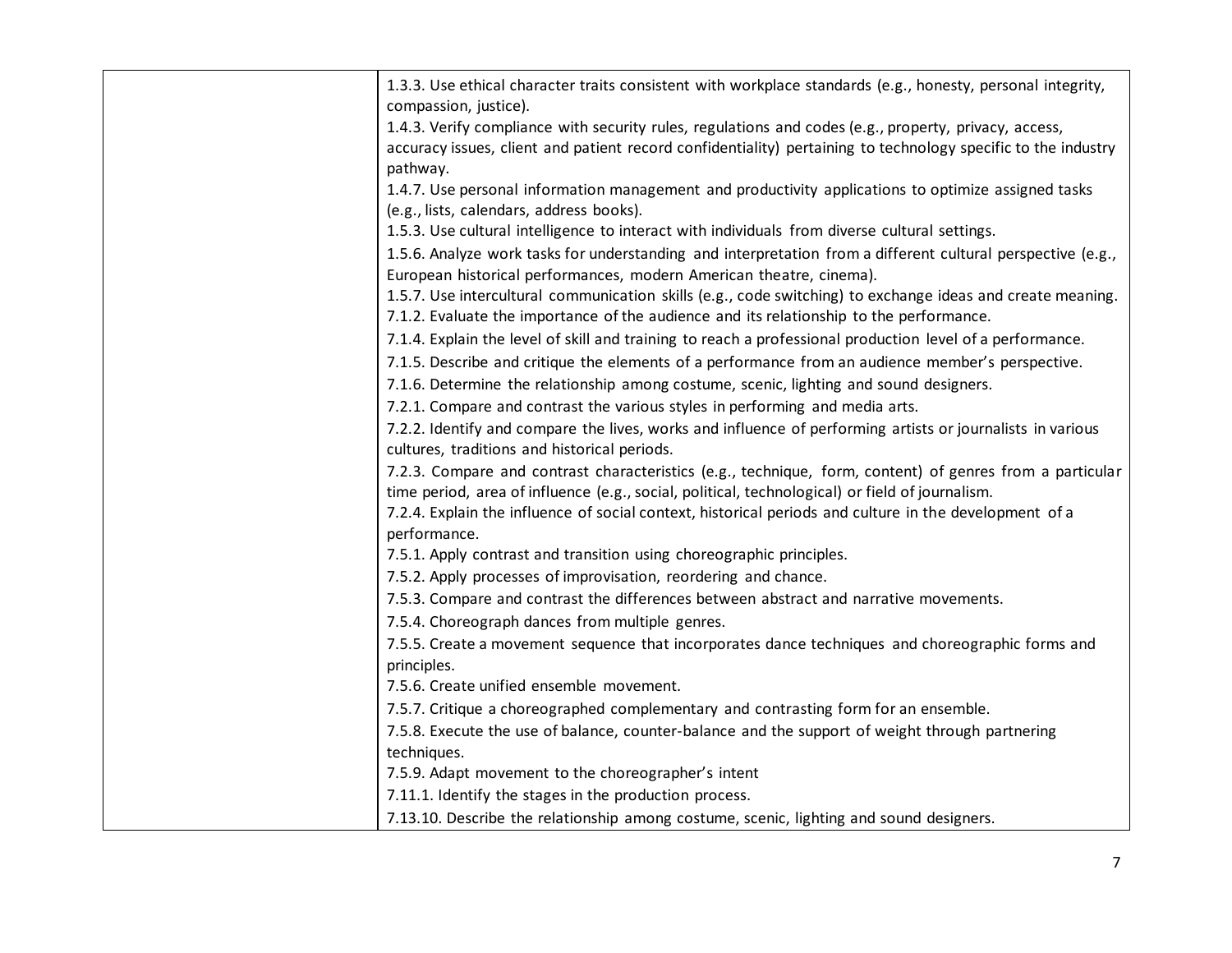| 1.3.3. Use ethical character traits consistent with workplace standards (e.g., honesty, personal integrity,<br>compassion, justice).                                                                        |
|-------------------------------------------------------------------------------------------------------------------------------------------------------------------------------------------------------------|
| 1.4.3. Verify compliance with security rules, regulations and codes (e.g., property, privacy, access,                                                                                                       |
| accuracy issues, client and patient record confidentiality) pertaining to technology specific to the industry                                                                                               |
| pathway.                                                                                                                                                                                                    |
| 1.4.7. Use personal information management and productivity applications to optimize assigned tasks<br>(e.g., lists, calendars, address books).                                                             |
| 1.5.3. Use cultural intelligence to interact with individuals from diverse cultural settings.                                                                                                               |
| 1.5.6. Analyze work tasks for understanding and interpretation from a different cultural perspective (e.g.,                                                                                                 |
| European historical performances, modern American theatre, cinema).                                                                                                                                         |
| 1.5.7. Use intercultural communication skills (e.g., code switching) to exchange ideas and create meaning.<br>7.1.2. Evaluate the importance of the audience and its relationship to the performance.       |
| 7.1.4. Explain the level of skill and training to reach a professional production level of a performance.                                                                                                   |
| 7.1.5. Describe and critique the elements of a performance from an audience member's perspective.                                                                                                           |
| 7.1.6. Determine the relationship among costume, scenic, lighting and sound designers.                                                                                                                      |
| 7.2.1. Compare and contrast the various styles in performing and media arts.                                                                                                                                |
| 7.2.2. Identify and compare the lives, works and influence of performing artists or journalists in various                                                                                                  |
| cultures, traditions and historical periods.                                                                                                                                                                |
| 7.2.3. Compare and contrast characteristics (e.g., technique, form, content) of genres from a particular<br>time period, area of influence (e.g., social, political, technological) or field of journalism. |
| 7.2.4. Explain the influence of social context, historical periods and culture in the development of a<br>performance.                                                                                      |
| 7.5.1. Apply contrast and transition using choreographic principles.                                                                                                                                        |
| 7.5.2. Apply processes of improvisation, reordering and chance.                                                                                                                                             |
| 7.5.3. Compare and contrast the differences between abstract and narrative movements.                                                                                                                       |
| 7.5.4. Choreograph dances from multiple genres.                                                                                                                                                             |
| 7.5.5. Create a movement sequence that incorporates dance techniques and choreographic forms and                                                                                                            |
| principles.                                                                                                                                                                                                 |
| 7.5.6. Create unified ensemble movement.                                                                                                                                                                    |
| 7.5.7. Critique a choreographed complementary and contrasting form for an ensemble.                                                                                                                         |
| 7.5.8. Execute the use of balance, counter-balance and the support of weight through partnering                                                                                                             |
| techniques.                                                                                                                                                                                                 |
| 7.5.9. Adapt movement to the choreographer's intent                                                                                                                                                         |
| 7.11.1. Identify the stages in the production process.                                                                                                                                                      |
| 7.13.10. Describe the relationship among costume, scenic, lighting and sound designers.                                                                                                                     |
|                                                                                                                                                                                                             |